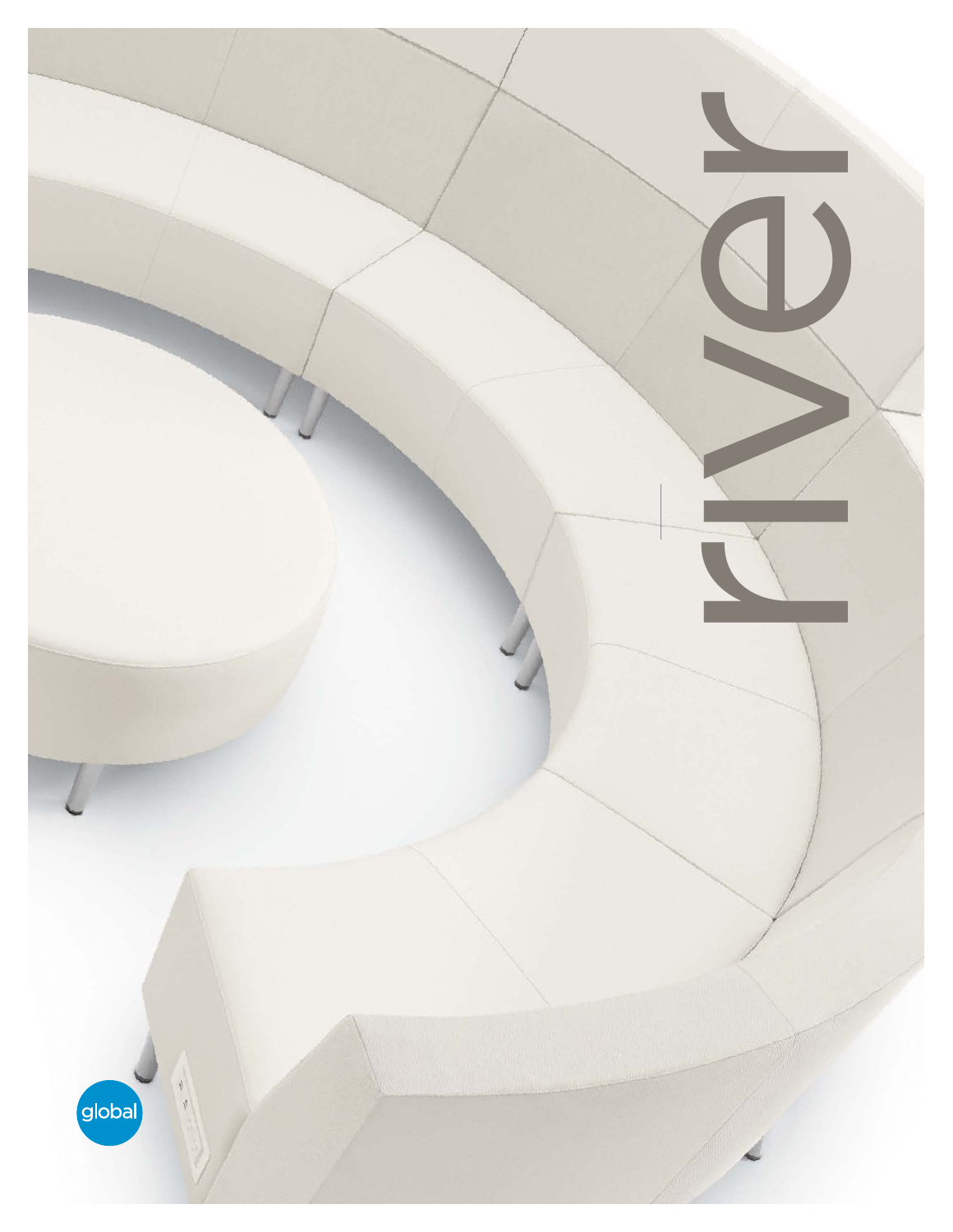#### A quiet harbor



Bring people together in a place where ideas, insight and inspiration can be shared. River supports an endless array of curvilinear and rectilinear configurations with three back heights and benches. Seating and tables can be specified with power and USB outlets for mobile devises. An optional HT construction lets River overachieve in high traffic, high demand environments such as airports and universities.

> river z<br>2<br>2<br>2<br>2  $\overline{2}$

Left to right: 7710NAW3 Armless Inside Curve Two-Seat Sofa Standard Back right power. 2 x 7710NA Armless Inside Curve Two-Seat Sofa Standard Back. 7739W4 Inside Curve Wide Wedge End Table rear power in White Chocolate (WHC) with Tungsten (TUN) Base. 7711NA Armless Inside Curve Two-Seat Sofa High Back, headrest shown in Allante, Bisque (A42E). All seats shown in Allante, Bisque (A42E) and backs shown in Momentum Odyssey, Rue (OD53). 7735W2 42" Diameter Round Table shown in White Chocolate (WHC) with Tungsten (TUN) Base. All power modules shown in White receptacle with White face plate.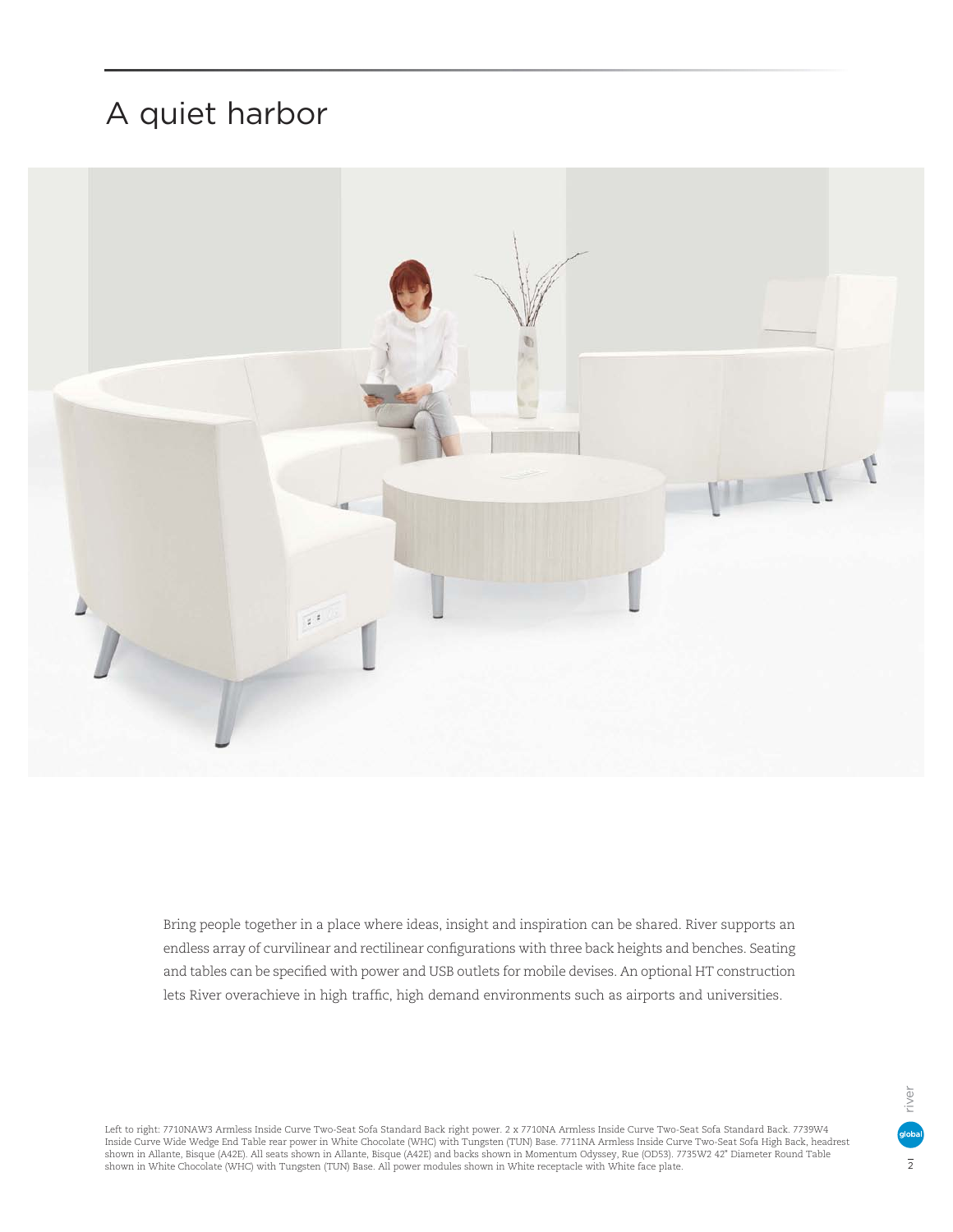#### We meet again



We meet, we work and we meet again, our schedules a constant flow of people, process and communication. We're a small group, then a larger group and then it's time out to collect ourselves before moving on. Flexible and adaptable, changing it up to reflect the change happening around us, we are the river, rushing to a quiet harbor.



Left to right: 7705NAJ3 Armless Two-Seat Sofa High Back right power. 2 x 7717 Armless Corner Unit, High Back. 7708NA Armless Three-Seat Sofa High Back. 7705NAJ1 Armless Two-seat Sofa High Back left power. All power modules shown in Jet Black receptacle with Jet Black face plate. All seats and backs shown in Momentum<br>Odyssey, Rue (OD53), Headrests shown in Allante, Ash (A44E). Legs Asian Night (ASN) with Black (BLK) legs.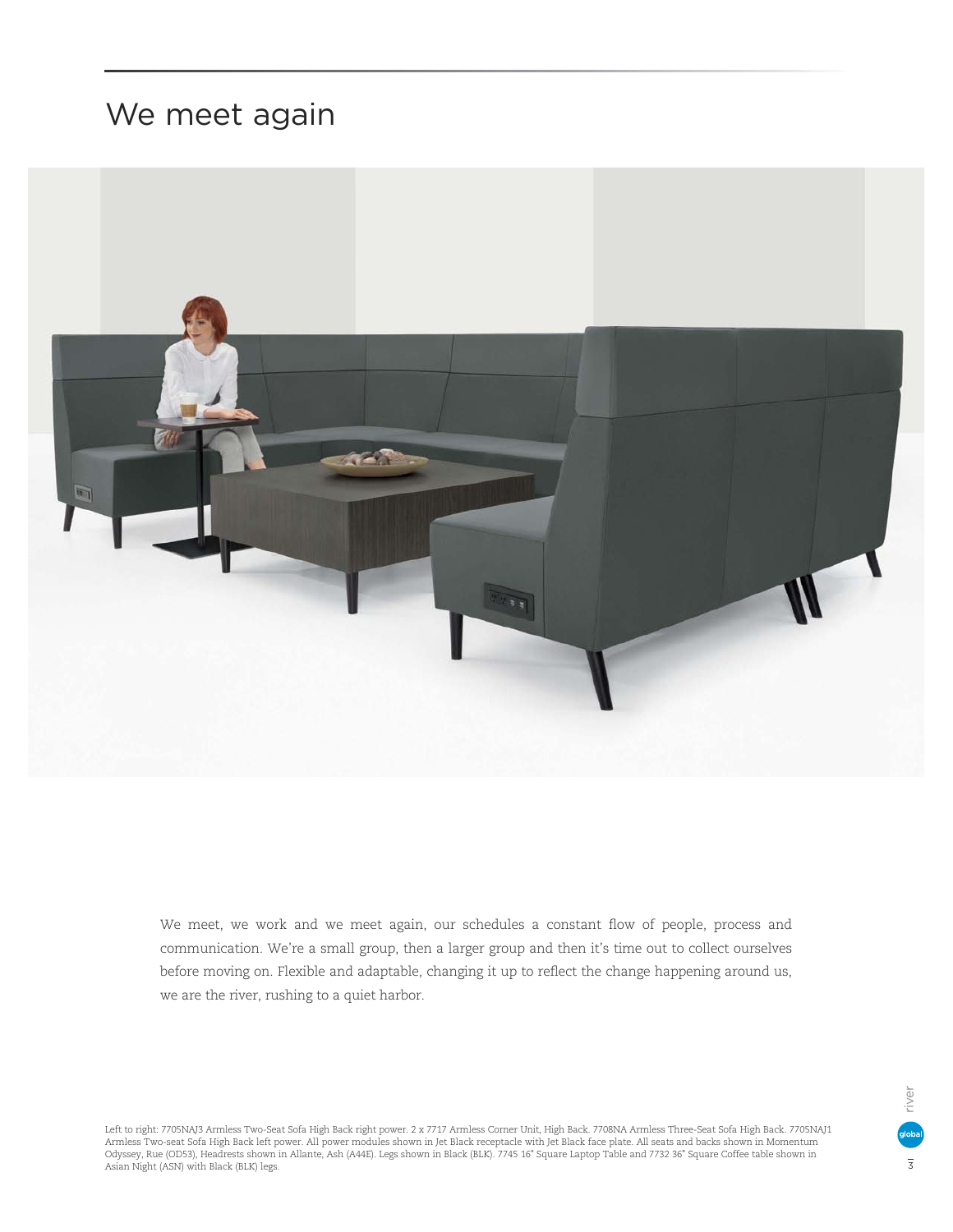#### River™ HT - the overachiever



Universities, hotels, shopping centers and airports require solutions that can with-stand the wear and tear of these demanding environments. River HT (High Traffic) is an optional construction format that performs at three times the ANSI BIFMA standard for commercial applications and is backed by Global's Heavy Duty Warranty. The HT spec is available for all River models at a modest upcharge and recommended for use with textiles and synthetic surfaces that meet or exceed 300,000 double rubs.

> river 4<br>4<br>Ariel

Counter clockwise from front to back: 7776 High Traffic Armless Inside Curve Two-Seat Bench, 2 x 7761NA High Traffic Armless Inside Curve Two-Seat Sofa High Back, 7776 High Traffic Armless Inside Curve Two-Seat Bench, 7762NA High Traffic Armless Inside Curve Two-Seat Sofa Extended High Back, 7762NAW1 High Traffic Armless<br>Inside Curve Two-Seat Sofa Extended High Back left power. 7780 headrests shown in Momentum Infinity, Graphite (IN95) with Chrome (CHM) legs. All power modules shown in White receptacle with White face plate.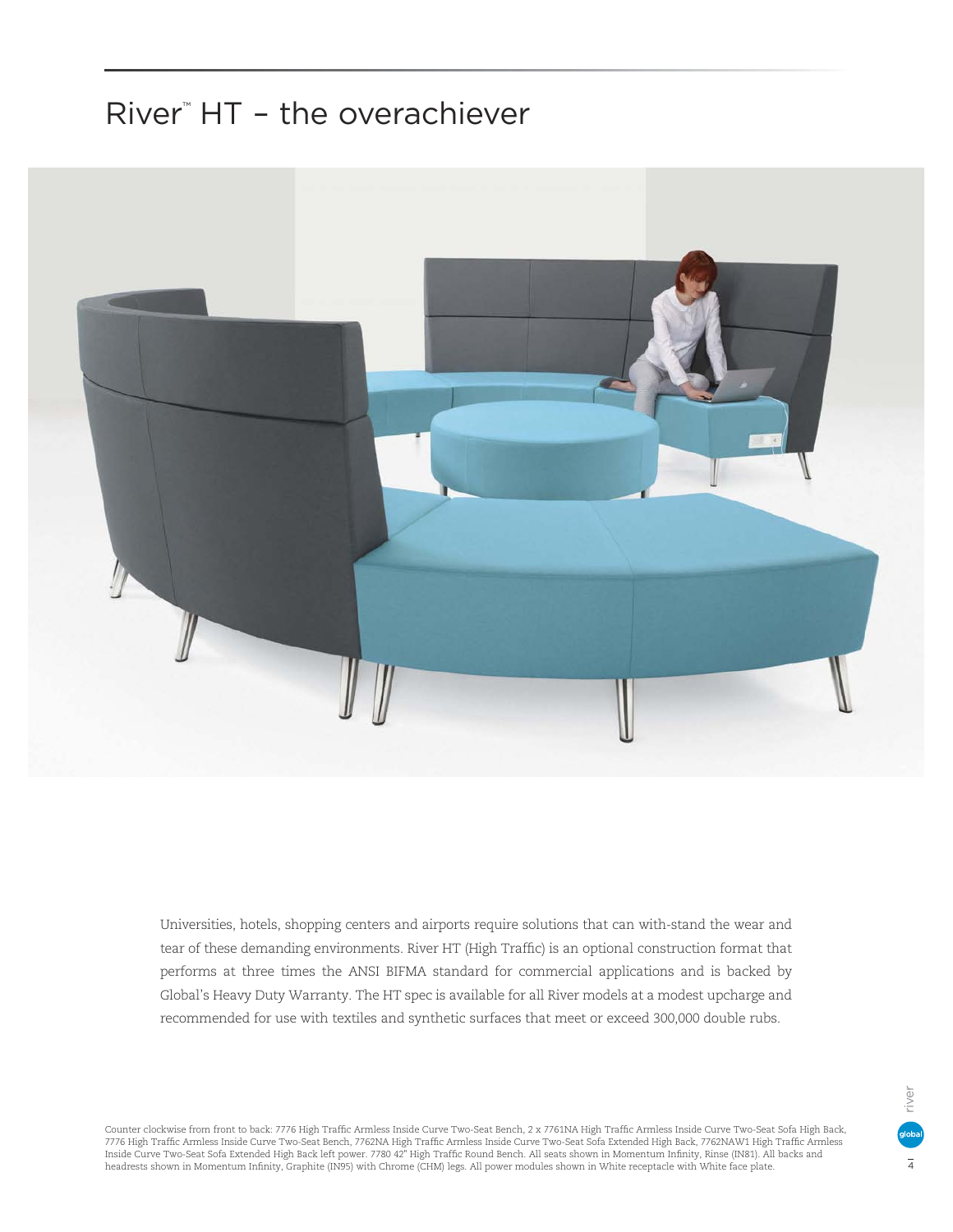## It's in the details



Quick connect/disconnect feature. When not in use the ganging hardware swivels out of sight.



Double stitching on all seams enhance strength and longevity.



6½" tall legs allow for ease of cleaning. Each leg is equipped with a non-marking poly foot suitable for all types of flooring.

#### Leg finishes



Standard in Chrome (CHM).

Optional in Tungsten (TUN).



Optional in Black (BLK).

#### Features **Power and USB modules**



and tables. Each module includes two power and two double USB terminals. Power shown above on top of table.



Power available on side of rectangular, square and half round tables.





Shown above on benching.

#### Construction



A synthetic, rubberized webbed suspension provides extra comfort and longevity.



| Overall Standard Back height                  | 32"/813 mm    |
|-----------------------------------------------|---------------|
| Overall High Back height                      | 41.5"/1054 mm |
| Overall Extended High Back height 47"/1194 mm |               |
| Seat height                                   | 18"/457 mm    |
| Seat depth                                    | 19"/483 mm    |
| Arm height from seat                          | 6.5"/165 mm   |
| Arm height from floor                         | 24.5"/622 mm  |

*Dimensions will vary depending on model.*







Tables

Wide Wedge End Narrow Wedge End



Rectangular End

Half Round

dilib

Round Laptop Table Square Laptop Table

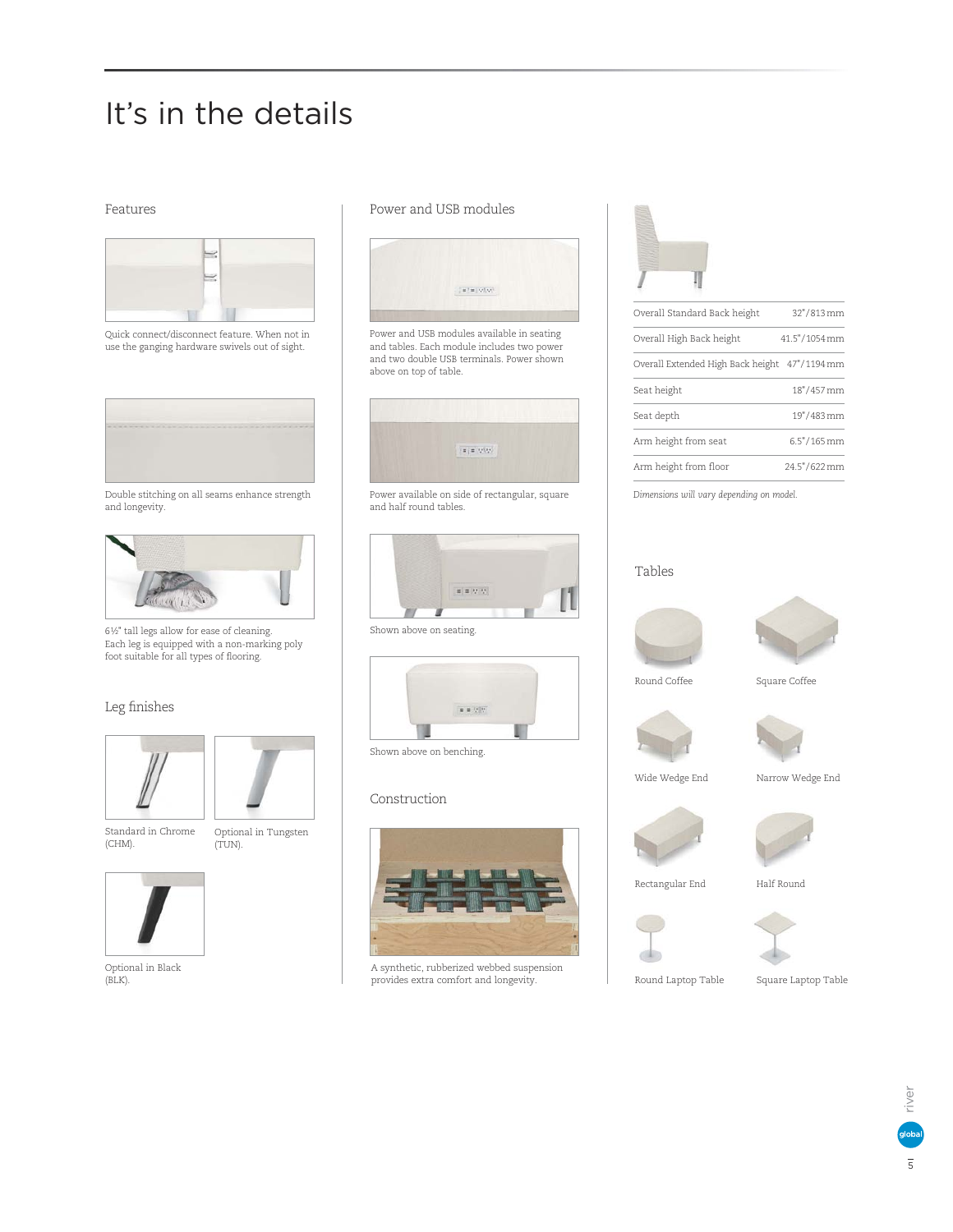# Configure and reconfigure



4 [7710NA] 1 [7737W4] 8 [7714NA] **RVR101 RVR102 RVR103**



2 [7712NA] 2 [7712NAW3] 2 [7726] 1 [7734] **RVR104 RVR105 RVR106**





4 [7711NA] 2 [7712NAW3] 1 [7738] 2 [7743]



6 [7712NA] 1 [7734W2]



7709R 7709L 7718 7732W2



**RVR108**









1 [7731W2]

1 [7704NA] 2 [7716] 1 [7725] 1 [7728] 2 [7702] 2 [7708NAW1W3]1 [7733] 2 [7708NAW3] 2 [7708NAW1] 2 [7745]













**RVR110** 1 [7705NAW3] 1 [7705NAW1] 1 [7708NA] 1 [7708NAW3] 1 [7708NAW1] 2 [7717] 3 [7745]



2 [7701NA] 4 [7710NA] 2 [7743] 2 [PN2760NGS]



river 6river loba  $\overline{6}$ 

**RVR112** 2 [7711NA] 6 [7712NA] 1 [7709NA] 2 [7734]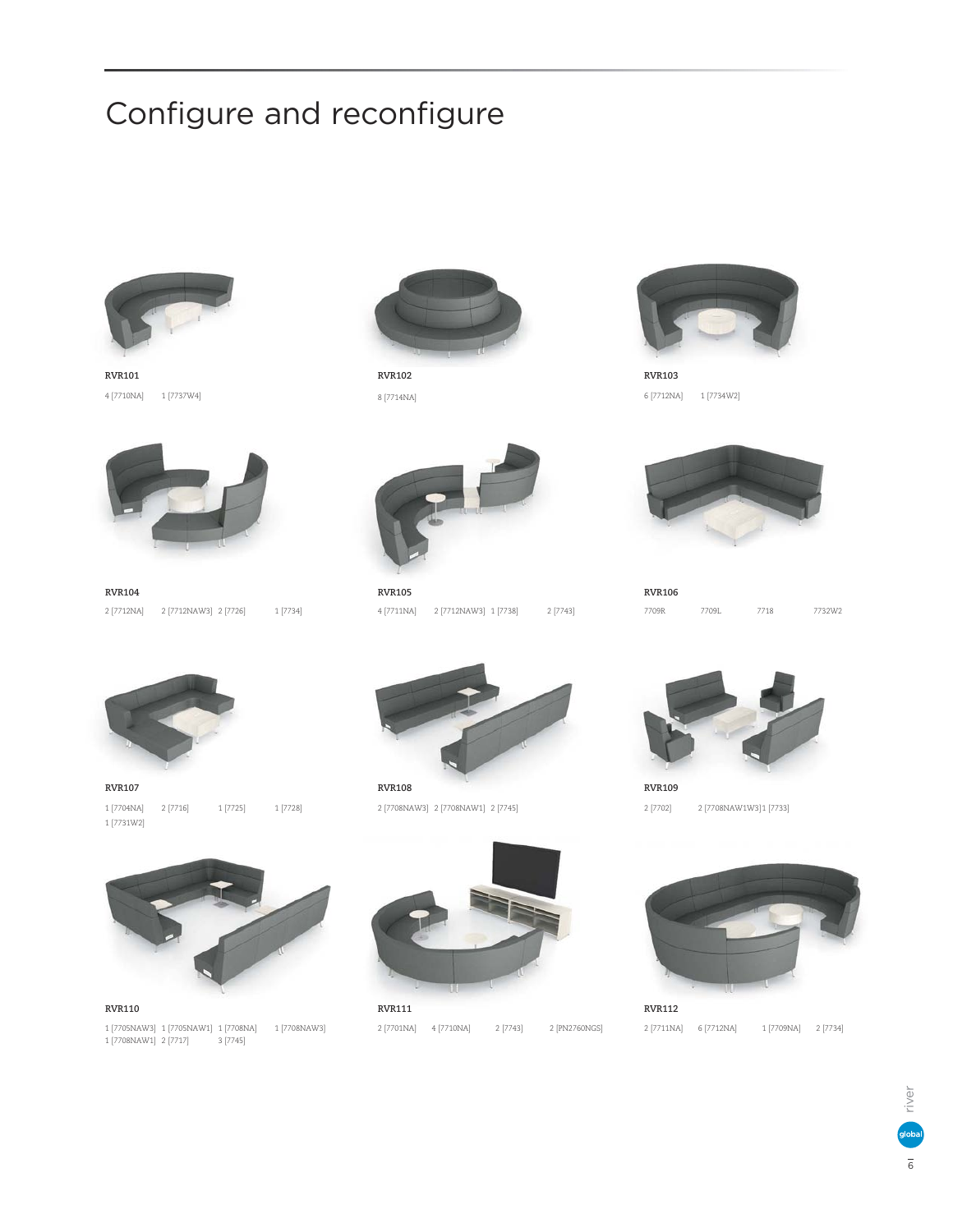| Description |                                                                           | W         | D                    | <b>Dimensions</b><br>н | Seat<br>Height | Description |
|-------------|---------------------------------------------------------------------------|-----------|----------------------|------------------------|----------------|-------------|
|             |                                                                           | IN<br>mm  | IN<br>mm             | IN<br>mm               | IN<br>mm       |             |
|             | 7701<br>Lounge Chair Standard Back 29.5 29.5<br>with left and right arms. |           | 749 749              | 32<br>813              | 18<br>457      |             |
|             | 7701R<br>Lounge Chair Standard Back 27 29.5<br>with right arm.            |           | 686 749              | 32<br>813              | 18<br>457      |             |
|             | 7701L<br>Lounge Chair Standard Back 27 29.5<br>with left arm.             |           | 686 749              | 32<br>813              | 18<br>457      |             |
|             | 7701NA<br>Armless Lounge Chair<br>Standard Back.                          |           | 24.5 29.5<br>622 749 | 32<br>813              | 18<br>457      |             |
|             | 7702<br>Lounge Chair High Back<br>with left and right arms.               |           | 29.5 29.5<br>749 749 | 41.5<br>1054           | 18<br>457      |             |
|             | 7702R<br>Lounge Chair High Back with 27 29.5<br>right arm.                |           | 686 749              | 41.5<br>1054           | 18<br>457      |             |
|             | 7702L<br>Lounge Chair High Back with 27 29.5<br>left arm.                 |           | 686 749              | 41.5<br>1054           | 18<br>457      |             |
|             | 7702NA<br>Armless Lounge Chair High 24.5 29.5<br>Back.                    | 622       | 749                  | 41.5<br>1054           | 18<br>457      |             |
|             | 7703<br>Lounge Chair Extended<br>High Back with left and<br>right arms.   |           | 29.5 29.5<br>749 749 | 47<br>1194             | 18<br>457      |             |
|             | 7703R<br>Lounge Chair Extended<br>High Back with right arm.               | 27<br>686 | 29.5<br>749          | 47<br>1194             | 18<br>457      |             |

|                                                                     | W<br>IN<br>mm | D<br>IN<br>mm       | н<br>IN<br>mm | Height<br>IN<br>mm |
|---------------------------------------------------------------------|---------------|---------------------|---------------|--------------------|
| 7703L<br>Lounge Chair Extended<br>High Back with left arm.          | 686 749       | 27 29.5             | 47<br>1194    | 18<br>457          |
| 7703NA<br>Armless Lounge Chair<br>Extended High Back.               | 24.5 29.5     | 622 749             | 47<br>1194    | 18<br>457          |
| 7704<br>Two-seat Sofa Standard<br>Back with left and right<br>arms. | 53.5 29.5     | 1359 749            | 32<br>81      | 18<br>457          |
| 7704R<br>Two-seat Sofa Standard<br>Back with right arm.             |               | 51 29.5<br>1295 749 | 32<br>813     | 18<br>457          |
| 7704L<br>Two-seat Sofa Standard<br>Back with left arm.              |               | 51 29.5<br>1295 749 | 32<br>813     | 18<br>457          |
| 7704NA<br>Armless Two-seat Sofa<br>Standard Back.                   | 48.5 29.5     | 1232 749            | 32<br>813     | 18<br>457          |
| 7705<br>Two-seat Sofa High Back<br>with left and right arms.        | 53.5 29.5     | 1359 749            | 41.5<br>1054  | 18<br>457          |
| 7705R<br>Two-seat Sofa High Back<br>with right arm.                 | 1295          | 51 29.5<br>749      | 41.5<br>1054  | 18<br>457          |
| 7705L<br>Two-seat Sofa High Back<br>with left arm.                  |               | 51 29.5<br>1295 749 | 41.5<br>1054  | 18<br>457          |
| 7705NA<br>Armless Two-seat Sofa<br>High Back.                       | 48.5 29.5     | 1232 749            | 41.5<br>1054  | 18<br>457          |

**Dimensions**

**Seat** 

river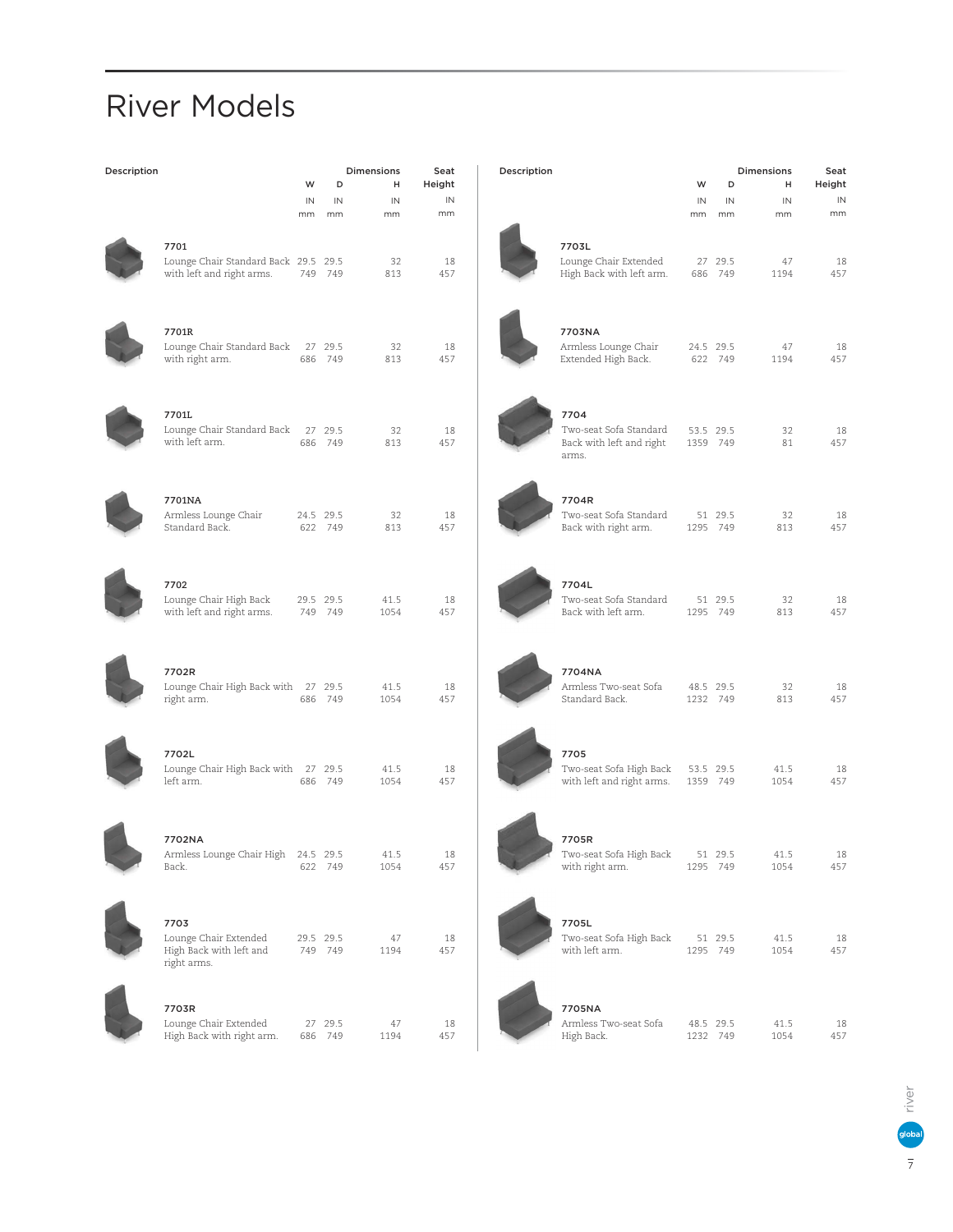| Description |                                                 |           |                     | <b>Dimensions</b> | Seat      | Description |
|-------------|-------------------------------------------------|-----------|---------------------|-------------------|-----------|-------------|
|             |                                                 | W         | D                   | н                 | Height    |             |
|             |                                                 | IN        | IN                  | IN                | IN        |             |
|             |                                                 | mm        | mm                  | mm                | mm        |             |
|             | 7706                                            |           |                     |                   |           |             |
|             | Two-seat Sofa Extended                          |           | 53.5 29.5           | 47                | 18        |             |
|             | High Back with left and<br>right arms.          |           | 1359 749            | 1194              | 457       |             |
|             | 7706R                                           |           |                     |                   |           |             |
|             | Two-seat Sofa Extended                          |           | 51 29.5             | 47                | 18        |             |
|             | High Back with right arm. 1295 749              |           |                     | 1194              | 457       |             |
|             |                                                 |           |                     |                   |           |             |
|             | 7706L                                           |           |                     |                   |           |             |
|             | Two-seat Sofa Extended                          |           | 51 29.5             | 47                | 18        |             |
|             | High Back with left arm.                        |           | 1295 749            | 1194              | 457       |             |
|             |                                                 |           |                     |                   |           |             |
|             | 7706NA                                          |           |                     |                   |           |             |
|             | Armless Two-seat Sofa<br>Extended High Back.    | 48.5 29.5 | 1232 749            | 47<br>1194        | 18<br>457 |             |
|             |                                                 |           |                     |                   |           |             |
|             | 7707                                            |           |                     |                   |           |             |
|             | Three-seat Sofa Standard                        | 77.5 29.5 |                     | 32                | 18        |             |
|             | Back with left and right<br>arms.               |           | 1969 749            | 813               | 457       |             |
|             |                                                 |           |                     |                   |           |             |
|             | 7707R                                           |           |                     |                   |           |             |
|             | Three-seat Sofa Standard                        | 75 29.5   |                     | 32                | 18        |             |
|             | Back with right arm.                            |           | 1905 749            | 813               | 457       |             |
|             |                                                 |           |                     |                   |           |             |
|             | 7707L                                           |           |                     |                   |           |             |
|             | Three-seat Sofa Standard<br>Back with left arm. |           | 75 29.5<br>1905 749 | 32<br>813         | 18<br>457 |             |
|             |                                                 |           |                     |                   |           |             |
|             | 7707NA                                          |           |                     |                   |           |             |
|             | Armless Three-seat Sofa                         |           | 72.5 29.5           | 32                | 18        |             |
|             | Standard Back.                                  | 1842      | 749                 | 813               | 457       |             |

| cription |                                                                                | w<br>IN               | D<br>IN | Dimensions<br>H<br>IN | Seat<br>Height<br>IN |
|----------|--------------------------------------------------------------------------------|-----------------------|---------|-----------------------|----------------------|
|          |                                                                                | mm                    | mm      | mm                    | mm                   |
|          | 7708<br>Three-seat Sofa High<br>Back with left and<br>right arms.              | 77.5 29.5<br>1969 749 |         | 41.5<br>1054          | 18<br>457            |
|          | 7708R<br>Three-seat Sofa High<br>Back with right arm. 1905 749                 | 75 29.5               |         | 41.5<br>1054          | 18<br>457            |
|          | 7708L<br>Three-seat Sofa High 75 29.5<br>Back with left arm. 1905 749          |                       |         | 41.5<br>1054          | 18<br>457            |
|          | 7708NA<br>Armless Three-seat<br>Sofa High Back                                 | 72.5 29.5<br>1842 749 |         | 41.5<br>1054          | 18<br>457            |
|          | 7709<br>Three-seat Sofa<br>Extended High Back<br>with left and right arms.     | 77.5 29.5<br>1969 749 |         | 47<br>1194            | 18<br>457            |
|          | 7709R<br>Three-seat Sofa<br>Extended High Back 1905 749<br>with right arm.     |                       | 75 29.5 | 47<br>1194            | 18<br>457            |
|          | 7709L<br>Three-seat Sofa Extended 75 29.5<br>High Back with left arm. 1905 749 |                       |         | 47<br>1194            | 18<br>457            |
|          | 7709NA<br>Armless Three-seat Sofa 72.5 29.5<br>Extended High Back.             | 1842 749              |         | 47<br>1194            | 18<br>457            |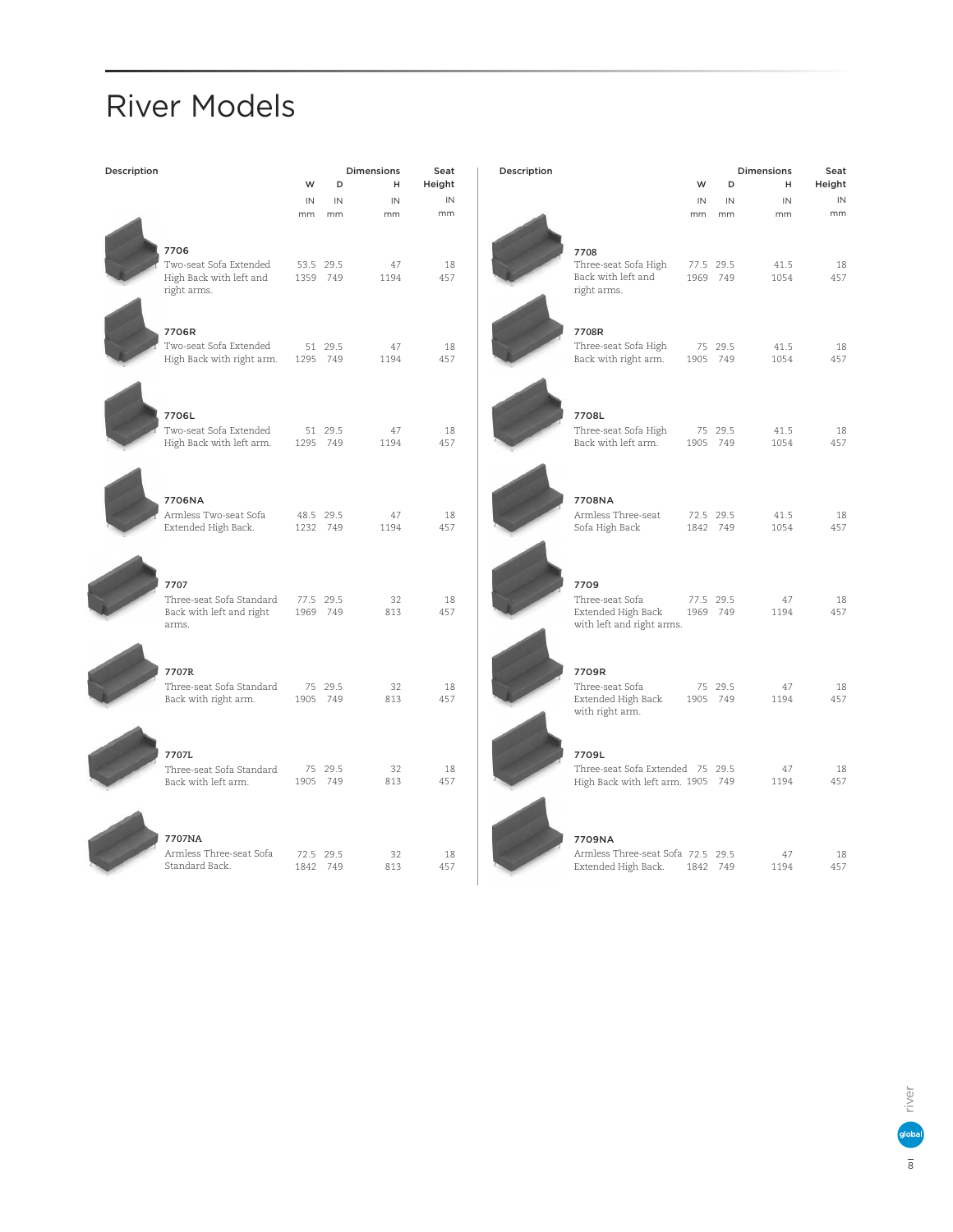| Description |                                                       |      | Seat<br>Dimensions |           |           | Description |  |  |
|-------------|-------------------------------------------------------|------|--------------------|-----------|-----------|-------------|--|--|
|             |                                                       | W    | D                  | H         | Height    |             |  |  |
|             |                                                       | IN   | IN                 | $\sf IN$  | IN        |             |  |  |
|             |                                                       | mm   | mm                 | mm        | mm        |             |  |  |
|             | 7710R                                                 |      |                    |           |           |             |  |  |
|             | Inside Curve Two-Seat                                 |      | 57 29.5            | 32        | 18        |             |  |  |
|             | Sofa Standard Back with                               | 1448 | 749                | 813       | 457       |             |  |  |
|             | right arm.                                            |      |                    |           |           |             |  |  |
|             | 7710L                                                 |      |                    |           |           |             |  |  |
|             | Inside Curve Two-Seat                                 |      | 57 29.5            | 32        | 18        |             |  |  |
|             | Sofa Standard Back with<br>left arm.                  | 1448 | 749                | 813       | 457       |             |  |  |
|             |                                                       |      |                    |           |           |             |  |  |
|             | 7710NA                                                |      |                    |           |           |             |  |  |
|             | Armless Inside Curve Two-<br>Seat Sofa Standard Back. | 55   | 29.5               | 32<br>813 | 18<br>457 |             |  |  |
|             |                                                       |      | 1397 749           |           |           |             |  |  |
|             |                                                       |      |                    |           |           |             |  |  |
|             | 7711R<br>Inside Curve Two-Seat Sofa                   |      |                    | 41.5      | 18        |             |  |  |
|             | High Back with right arm. 1448                        |      | 57 29.5<br>749     | 1054      | 457       |             |  |  |
|             |                                                       |      |                    |           |           |             |  |  |
|             | 7711L                                                 |      |                    |           |           |             |  |  |
|             | Inside Curve Two-Seat Sofa                            |      | 57 29.5            | 41.5      | 18        |             |  |  |
|             | High Back with left arm. 1448                         |      | 749                | 1054      | 457       |             |  |  |
|             |                                                       |      |                    |           |           |             |  |  |
|             | 7711NA                                                |      |                    |           |           |             |  |  |
|             | Armless Inside Curve Two-                             |      | 55 29.5            | 41.5      | 18        |             |  |  |
|             | Seat Sofa High Back.                                  | 1397 | 749                | 1054      | 457       |             |  |  |
|             |                                                       |      |                    |           |           |             |  |  |
|             | 7712R<br>Inside Curve Two-Seat Sofa                   |      | 57 29.5            | $47\,$    | 18        |             |  |  |
|             | Extended High Back with                               | 1448 | 749                | 1194      | 457       |             |  |  |
|             | right arm.                                            |      |                    |           |           |             |  |  |
|             | 7712L                                                 |      |                    |           |           |             |  |  |
|             | Inside Curve Two-Seat Sofa                            |      | 57 29.5            | 47        | 18        |             |  |  |
|             | Extended High Back with 1448                          |      | 749                | 1194      | 457       |             |  |  |
|             | left arm.                                             |      |                    |           |           |             |  |  |
|             | 7712NA                                                |      |                    |           |           |             |  |  |
|             | Armless Inside Curve                                  |      | 55 29.5            | 47        | 18        |             |  |  |
|             | Two-Seat Sofa Extended<br>High Back.                  |      | 1397 749           | 1194      | 457       |             |  |  |
|             |                                                       |      |                    |           |           |             |  |  |

| cription |                                                                                                  | W<br>IN<br>mm | D<br>IN<br>mm    | <b>Dimensions</b><br>H<br>IN<br>mm | Seat<br>Height<br>IN<br>mm |
|----------|--------------------------------------------------------------------------------------------------|---------------|------------------|------------------------------------|----------------------------|
|          | 7713R<br>Outside Curve Two-<br>Seat Sofa Standard<br>Back with right arm.                        | 54.5          | 29.5<br>1384 749 | 32<br>813                          | 18<br>457                  |
|          | 7713L<br>Outside Curve Two-<br>Seat Sofa Standard<br>Back with left arm.                         | 54.5 29.5     | 1384 749         | 32<br>813                          | 18<br>457                  |
|          | 7713NA<br>Armless Outside<br>Curve Two-Seat Sofa 1372 749<br>Standard Back.                      |               | 54 29.5          | 32<br>813                          | 18<br>457                  |
|          | 7714R<br>Outside Curve Two-<br>Seat Sofa High Back 1384 749<br>with right arm.                   | 54.5 29.5     |                  | 41.5<br>1054                       | 18<br>457                  |
|          | 7714L<br>Outside Curve Two-<br>Seat Sofa High Back<br>with left arm.                             | 1384 749      | 54.5 29.5        | 41.5<br>1054                       | 18<br>457                  |
|          | 7714NA<br>Armless Outside<br>Curve Two-Seat Sofa 1372<br>High Back.                              |               | 54 29.5<br>749   | 41.5<br>1054                       | 18<br>457                  |
|          | 7715R<br>Outside Curve Two-Seat 54.5 29.5<br>Sofa Extended High Back 1384 749<br>with right arm. |               |                  | 47<br>1194                         | 18<br>457                  |
|          | 7715L<br>Outside Curve Two-Seat 54.5 29.5<br>Sofa Extended High Back 1384 749<br>with left arm.  |               | 1384 749         | 47<br>1194                         | 18<br>457                  |
|          | 7715NA<br>Armless Outside Curve<br>Two-Seat Sofa Extended<br>High Back.                          | 1372          | 54 29.5<br>749   | 47<br>1194                         | 18<br>457                  |

river 9 river  $\bar{\mathfrak{s}}$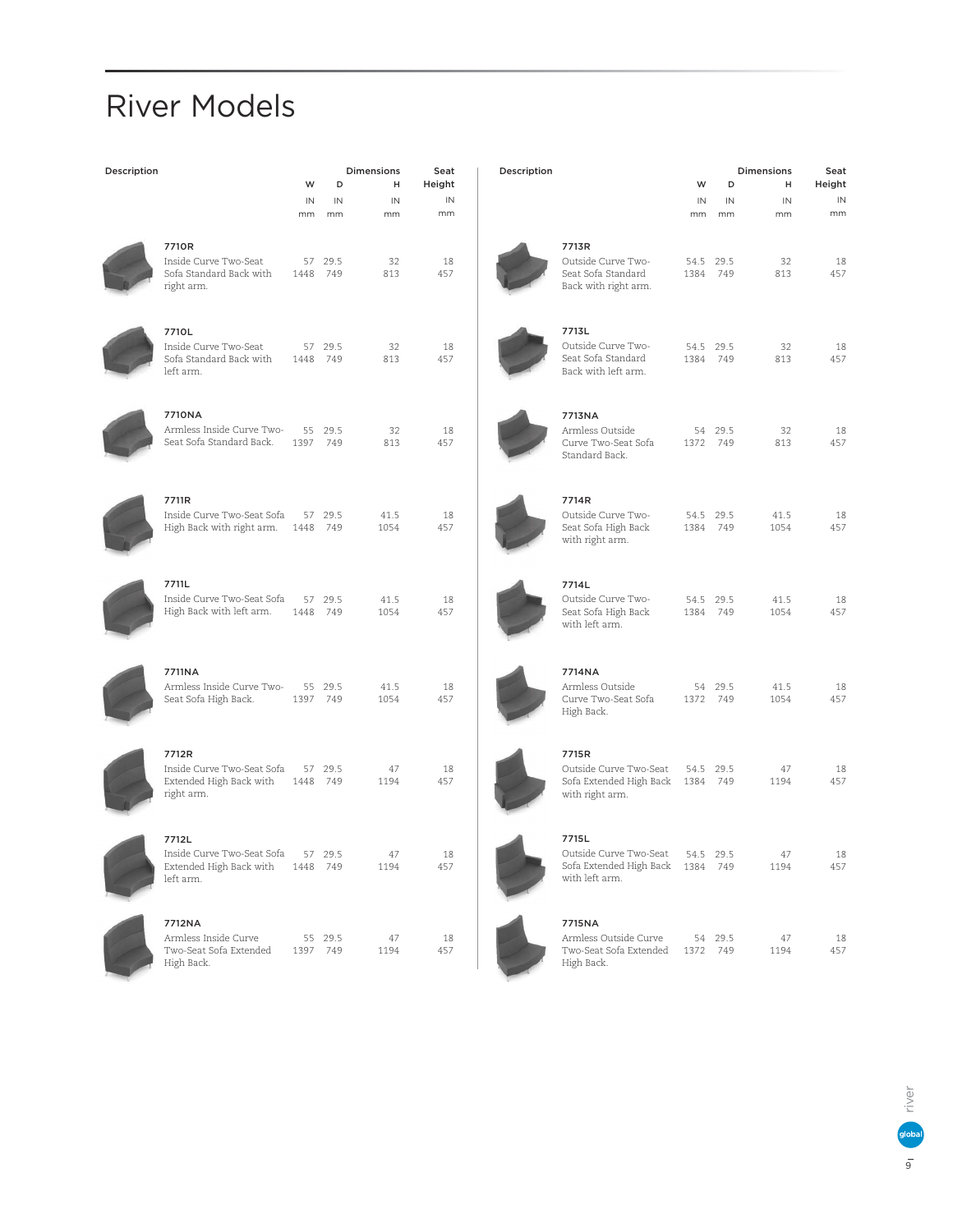| Description |                                            |                 |               | Dimensions  | Seat      | Description |                                  |                 |               | Dimensions    |
|-------------|--------------------------------------------|-----------------|---------------|-------------|-----------|-------------|----------------------------------|-----------------|---------------|---------------|
|             |                                            | W               | D             | $\mathsf H$ | Height    |             |                                  | W               | $\mathsf D$   | $\mathsf{H}%$ |
|             |                                            | IN              | $\sf IN$      | $\sf IN$    | $\sf IN$  |             |                                  | $\textsf{IN}{}$ | $\mathsf{IN}$ | $\sf IN$      |
|             |                                            | mm              | mm            | mm          | mm        |             |                                  | mm              | mm            | mm            |
|             | 7716                                       |                 |               |             |           |             | 7731                             |                 |               |               |
|             | Armless Corner Unit                        | 38              | 38            | 32          | 18        |             | 30" Square Coffee Table.         | 30              | 30            | 17            |
|             | Standard Back.                             |                 | 965 965       | 813         | 457       |             |                                  | 762             | 762           | 432           |
|             |                                            |                 |               |             |           |             |                                  |                 |               |               |
|             | 7717                                       |                 |               |             |           |             | 7732                             |                 |               |               |
|             | Armless Corner Unit                        | 38              | 38            | 41.5        | 18        |             | 36" Square Coffee Table.         | 36              | 36            | 17            |
|             | High Back.                                 |                 | 965 965       | 1054        | 457       |             |                                  | 914             | 914           | 432           |
|             |                                            |                 |               |             |           |             |                                  |                 |               |               |
|             | 7718                                       |                 |               |             |           |             | 7733                             |                 |               |               |
|             | Armless Corner Unit<br>Extended High Back. | 38              | 38<br>965 965 | 47<br>1194  | 18<br>457 |             | Rectangular Coffee Table.        | 40<br>1016      | 20<br>508     | 17<br>432     |
|             |                                            |                 |               |             |           |             |                                  |                 |               |               |
|             | 7725                                       |                 |               |             |           |             | 7734                             |                 |               |               |
|             | Armless Two-Seat Bench.                    | 48.5            | 28            | 17.5        |           |             | 36" Diameter Round Coffee Table. | 36              | 36            | 17            |
|             |                                            | 1232 711        |               | 445         |           |             |                                  | 914             | 914           | 432           |
|             |                                            |                 |               |             |           |             |                                  |                 |               |               |
|             | 7726                                       |                 |               |             |           |             | 7735                             |                 |               |               |
|             | Inside Curve Two-Seat<br>Bench.            | 54<br>1372 711  | 28            | 17.5<br>445 |           |             | 42" Diameter Round Coffee Table. | 42<br>1067      | 42<br>1067    | 17<br>432     |
|             |                                            |                 |               |             |           |             |                                  |                 |               |               |
|             | 7727                                       |                 |               |             |           |             | 7736                             |                 |               |               |
|             | Outside Curve Two-Seat                     | 54              | 28            | 17.5        |           |             | 36" Half Round Coffee Table.     | 36              | 18            | 17            |
|             | Bench.                                     | 1372 711        |               | 445         |           |             |                                  | 914             | 457           | 432           |
|             |                                            |                 |               |             |           |             |                                  |                 |               |               |
|             | 7728                                       |                 |               |             |           |             | 7737                             |                 |               |               |
|             | One Seat Bench.                            | 24.5            | 28<br>622 711 | 17.5<br>445 |           |             | 42" Half Round Coffee Table.     | 42<br>1067      | 21<br>533     | 17<br>432     |
|             |                                            |                 |               |             |           |             |                                  |                 |               |               |
|             |                                            |                 |               |             |           |             |                                  |                 |               |               |
|             | 7729<br>36" Round Bench.                   | 36              | 36            | 17.5        |           |             | 7738<br>Rectangular End Table.   | 15              | 26.5          | 17            |
|             |                                            |                 | 914 914       | 445         |           |             |                                  | 381             | 673           | 432           |
|             |                                            |                 |               |             |           |             |                                  |                 |               |               |
|             | 7730                                       |                 |               |             |           |             |                                  |                 |               |               |
|             | 42" Round Bench.                           | 42<br>1067 1067 | 42            | 17.5<br>445 |           |             |                                  |                 |               |               |

river  $\frac{1}{10}$   $\frac{1}{10}$ global  $\overline{10}$